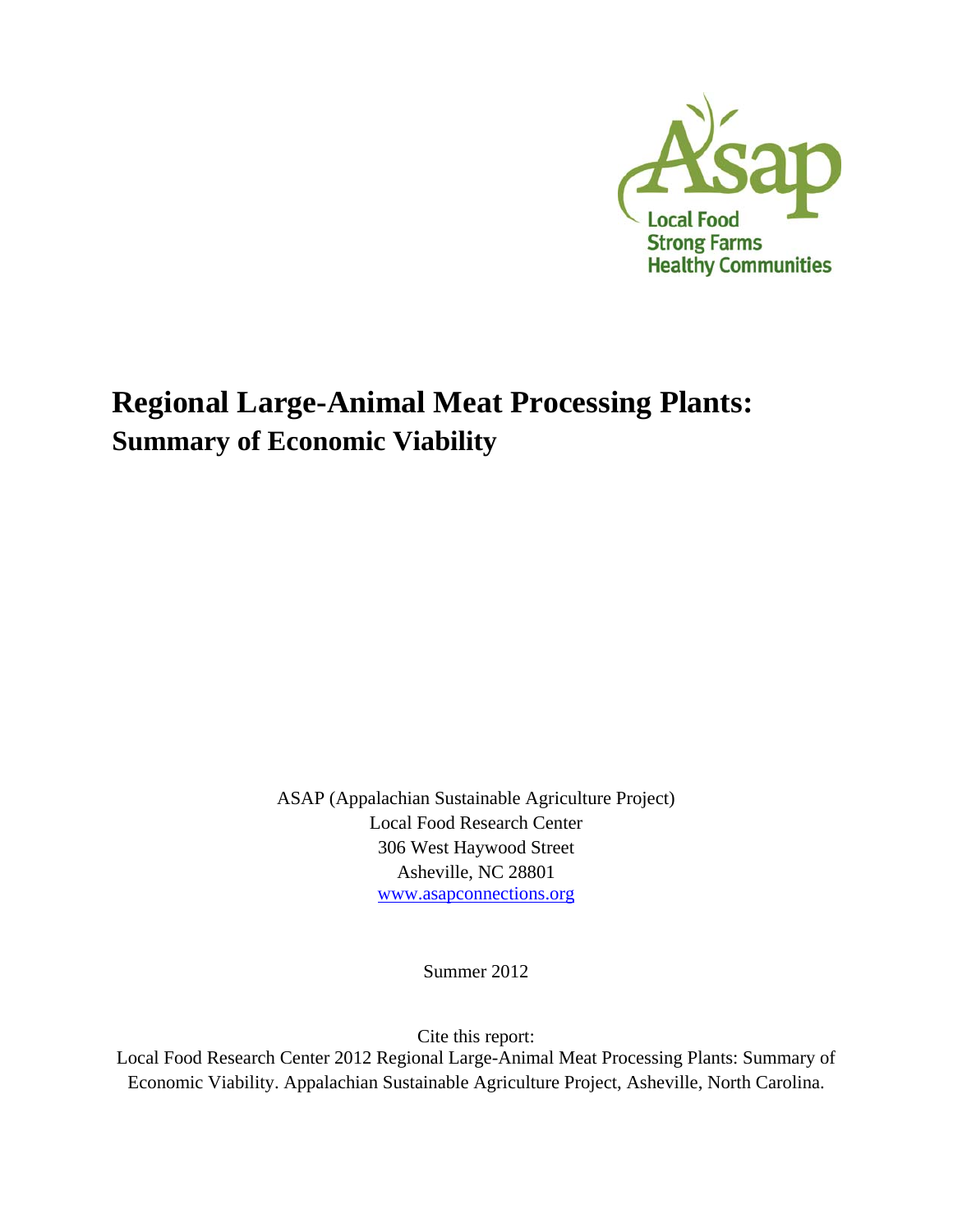The information summarized in this report is drawn primarily from case studies of 16 successful and unsuccessful meat processing businesses. Some additional information comes from studies that collected statistics on multiple businesses (Conner, Campbell-Arvai, & Hamm, 2008; Lewis & Peters, 2011; Siebert, Jr, Thelen, & Kuker, 2000), and observations about processing firm successes and failures from planning professionals (DeHaan & Raines, 2011). Six of the case studies describe failed businesses (Falk, 2002; Network, 2010; Oleson, 1999; R. D. Smith, Smith, Davis, Edwards, & Molina, 1999; Werwaiss, 2006), while 10 profiled businesses were successfully running at the time of the study (Bauer & Berton, 2003; Brown, 2000; Buhr, 2004; Network, 2010; Shuman, Barron, & Wasserman, 2009). The businesses profiled are mostly small or very small: their median capacity is 3,274 head of cattle per year. They range in size from very small (capacity of 572 head of cattle and 780 hogs per year) to large (capacity of 460,000 head of cattle per year). The majority (12) process multiple animal types.

Although the case studies included here were not restricted by any criteria other than that they must be in the US, they all have an important characteristic in common: they concentrate on niche markets. Meat production is a very competitive business. Economies of scale have driven intense consolidation of the industry in the past four decades: in 2004, four firms controlled 80% of the market for cattle slaughter; 64% of the market for hog slaughter; and 57% of the market for sheep and lamb slaughter (Domina & Taylor, 2010). Some of the businesses profiled here are small or mid-size processors that have turned to niche markets to maintain competitiveness. Others are the project of animal producers that have pursued vertical integration in order to capture a larger portion of the value returned from the final product.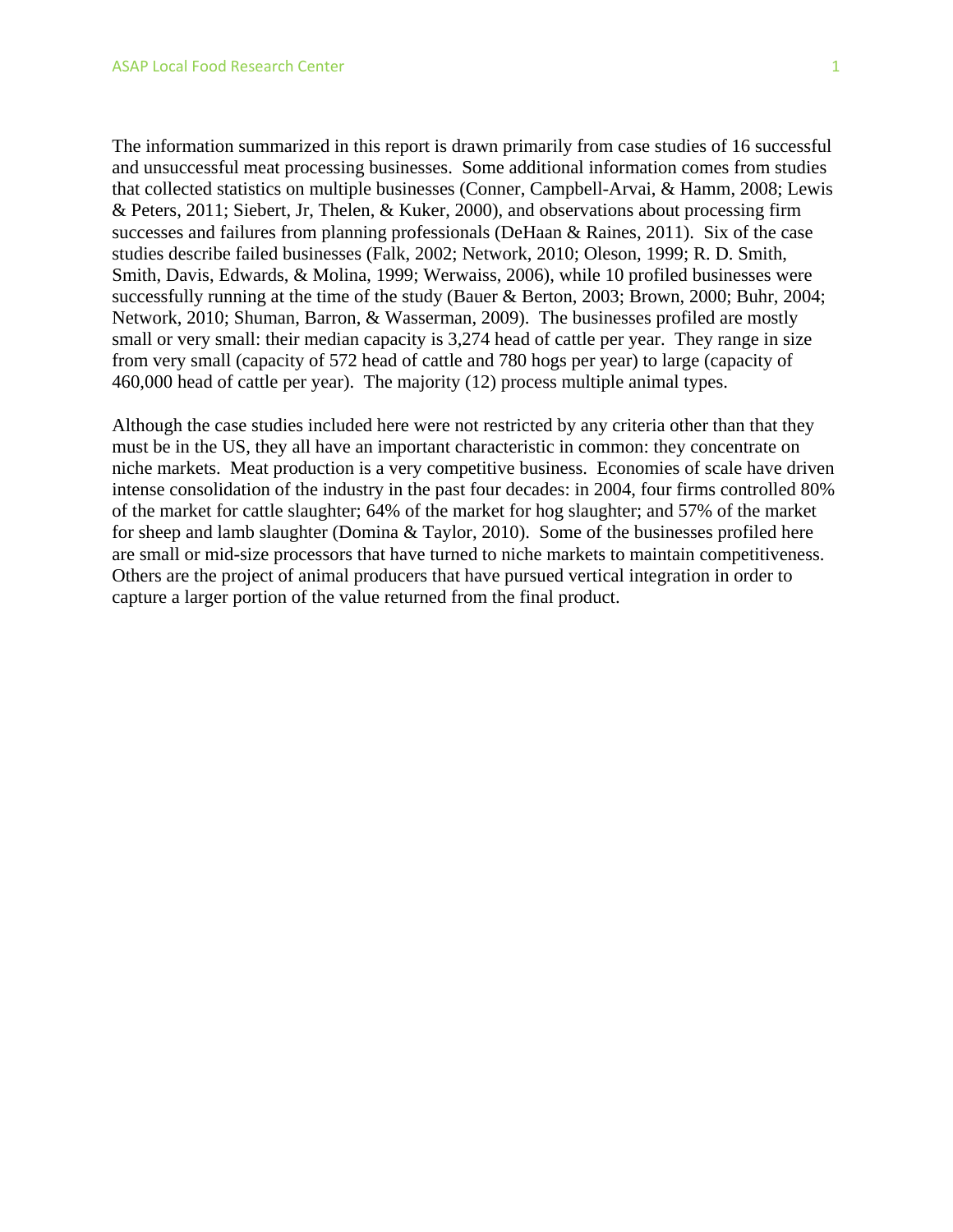## **Obstacles: What factors cause new processing businesses to fail?**

Several strong themes emerge from the case studies, aside from the apparent necessity to capture a niche market. Table 1 shows the most common **problems and obstacles** perceived by processors and reported in interviews.

| Table 1. Problems and obstacles perceived by large animal processing business owners, and           |
|-----------------------------------------------------------------------------------------------------|
| businesses that cited each problem. Footnotes identify the business; * indicates a failed business. |
| <b>Bold</b> businesses in footnotes failed.                                                         |

| Problem                                    | <b>Businesses citing problem</b> |
|--------------------------------------------|----------------------------------|
| Start-up capital insufficient              | $1^*, 2^*, 3^*, 4^*, 5^*, 7$     |
| Labor difficult to find and keep           | $2^*, 6^*, 7, 8, 9, 10$          |
| Management incompetency                    | $1^*, 2^*, 4^*, 5^*, 6^*$        |
| Non-prime cuts difficult to sell           | $1^*, 2^*, 4^*, 6^*, 9$          |
| Planning insufficient                      | $1^*, 2^*, 4^*, 6^*$             |
| Volume of animals insufficient             | $2^*, 4^*, 5^*$                  |
| Sales/marketing strategy insufficient      | $1^*, 2^*, 5^*$                  |
| Regulations inconsistent                   | 7, 9, 10                         |
| Unanticipated competition                  | $2^*, 4^*$                       |
| Operating capital insufficient (cash flow) | 10                               |

<sup>1</sup> **American Lamb Producers** (R. D. Smith et al., 1999)<br>
<sup>2</sup> **Harvey, ND Plant** (Network, 2010)<br>
<sup>3</sup> **Northern Plains Premium Beef** (Oleson, 1999)<br>
<sup>4</sup> **Rancher's Choice Cooperative** (Falk, 2002)<br>
<sup>5</sup> **Virginia Lamb Co-o** 

7 Smucker's Meats (Network, 2010)

8 Acre Station Meat Farm (Network, 2010)

<sup>9</sup> Good Natured Family Farms (Network, 2010)

<sup>10</sup> Midwestern Country Locker (Network, 2010)

<sup>11</sup> Lorentz Meats (Shuman et al., 2009)

12 Niman Ranch (Brown, 2000)

From Table 1 it is possible to identify some of the factors that cause new meat processing businesses to fail. **Insufficient start-up capital** burdened five out of the six failed businesses**.**  Such a mistake makes it necessary to play "catch-up" at the very beginning of the venture to raise the additional funds required, and makes it more difficult to deal with the inevitable unforeseen circumstances that confront a new business. In the case of one producer cooperative, Northern Plains Premium Beef, inability to raise sufficient capital meant that the project never got off the ground. More often, businesses that started with insufficient capital tried to make up the difference by cutting corners (e.g., American Lamb Producers, Harvey ND Plant). Smucker's Meats, a successful business, reported that they had made up the difference in needed capital by raising prices. Both strategies make it even more difficult to run a successful business.

All five of the failed operations that got past the planning stage (excluding Northern Plains Premium Beef, which failed to raise capital for the project to begin) cited **management incompetency** as a factor in their failure. Some businesses did not plan adequate compensation for plant management; Virginia Lamb Co-op, a small producer-owned co-op, only budgeted for a part-time manager and found that this was grossly inadequate for the amount of work that was required. Many firms hired managers that had little or no experience in the slaughter and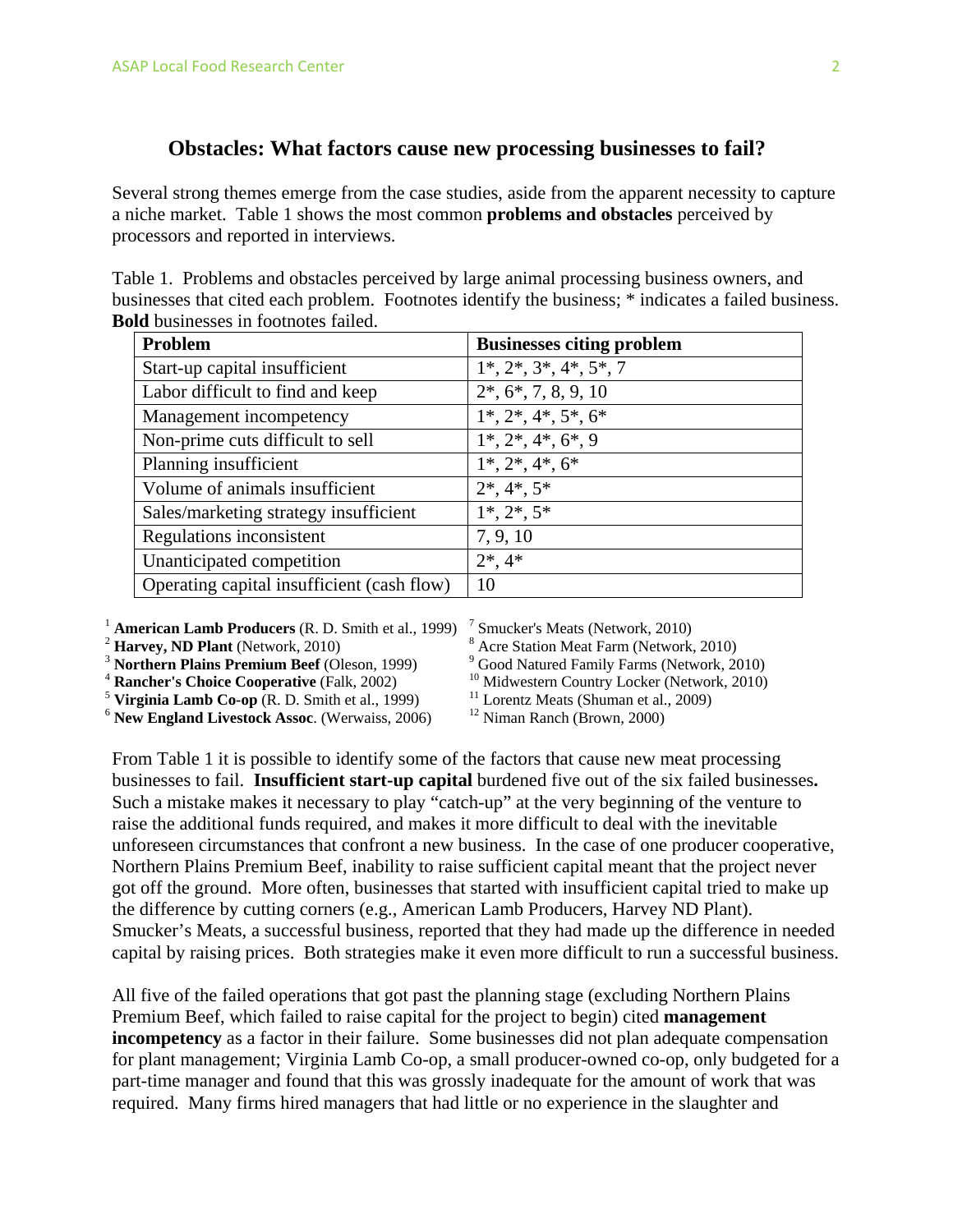processing industry. This led to problems ranging from poor employee coordination, poor planning, and inefficient logistical coordination, to outright theft of meat and money. The failed plant in Harvey, ND lost contracts because of quality issues attributed to poor plant management: "Carcasses were hung too long. A cooler went out over a weekend and for some reason wasn't checked, and carcasses rotted. Orders weren't ready on time and/or weren't packaged correctly" (Network, 2010). Other businesses suffered from deception and theft that led the business into failure. Inaccurate record-keeping worked the Rancher's Choice Cooperative deeper and deeper into debt, but the board didn't find out until it was too late.

Another common challenge that faced both successful and unsuccessful businesses was finding competent labor. Six plants reported that a skilled **labor force** was difficult to find and keep. Although the work done on the cutting floor is very important to the quality of the end product, most plants cannot afford to offer employees much more than minimum wage. The strong seasonality of processing also means that it is hard to keep employees on throughout the year; most plants have a very high turnover rate, making the difficulty of finding labor a constant issue. Although they run a successful plant, the leaders of Good Natured Family Farms report that one of their biggest challenges is "keeping qualified, competent, committed employees who want to process beef or run a meat plant as a career" (Network, 2010).

Two studies that conducted interviews with multiple processing businesses owners confirm that labor availability is a major factor limiting plant capacity and success. Lewis and Peters (2011) interviewed processors to assess limits to slaughter and processing capacity in New England. Although their study was prompted by complaints from producers that processing infrastructure in the area was inadequate, the researchers found that capacity was limited by the availability of skilled labor and the constraints imposed by seasonality. Conner et al. (2008) heard similar reports in processor interviews in Michigan. The processors identified a shortage of labor and the difficulty of keeping labor through seasonal swings in demand, saying that "by the time you've got somebody trained, you've moved out of the busy season and you're into the slow time and you can't afford them. So you're understaffed all the time" (Conner et al., 2008).

Many plants that failed suffered from **insufficient planning.** Among the consequences of this failure was that these businesses found themselves with **insufficient volume of animals,** or many fewer animals than were anticipated. Leaders of the failed plant in Harvey, ND found that in their planning process they had failed to anticipate that the volume of product they could supply would be inadequate to cement partnerships with distributors, who required a minimum volume. The business plan had also failed to project that the number of animals that were available to the plant was not enough to cover costs of running the plant. Both the Virginia Lamb Co-op and the Rancher's Choice Cooperative counted on supplies of high-quality animals that could be marketed through specific niche channels; when unforeseen weather events and producer irregularities reduced the number of animals meeting quality standards, it contributed to the collapse of profitability.

Recommendations from planning professionals in the processing business bear out many of the obstacles mentioned above. DeHaan and Raines (2011) cite insufficient capital and poor management as the two leading causes of failure in the producer-owned ventures they have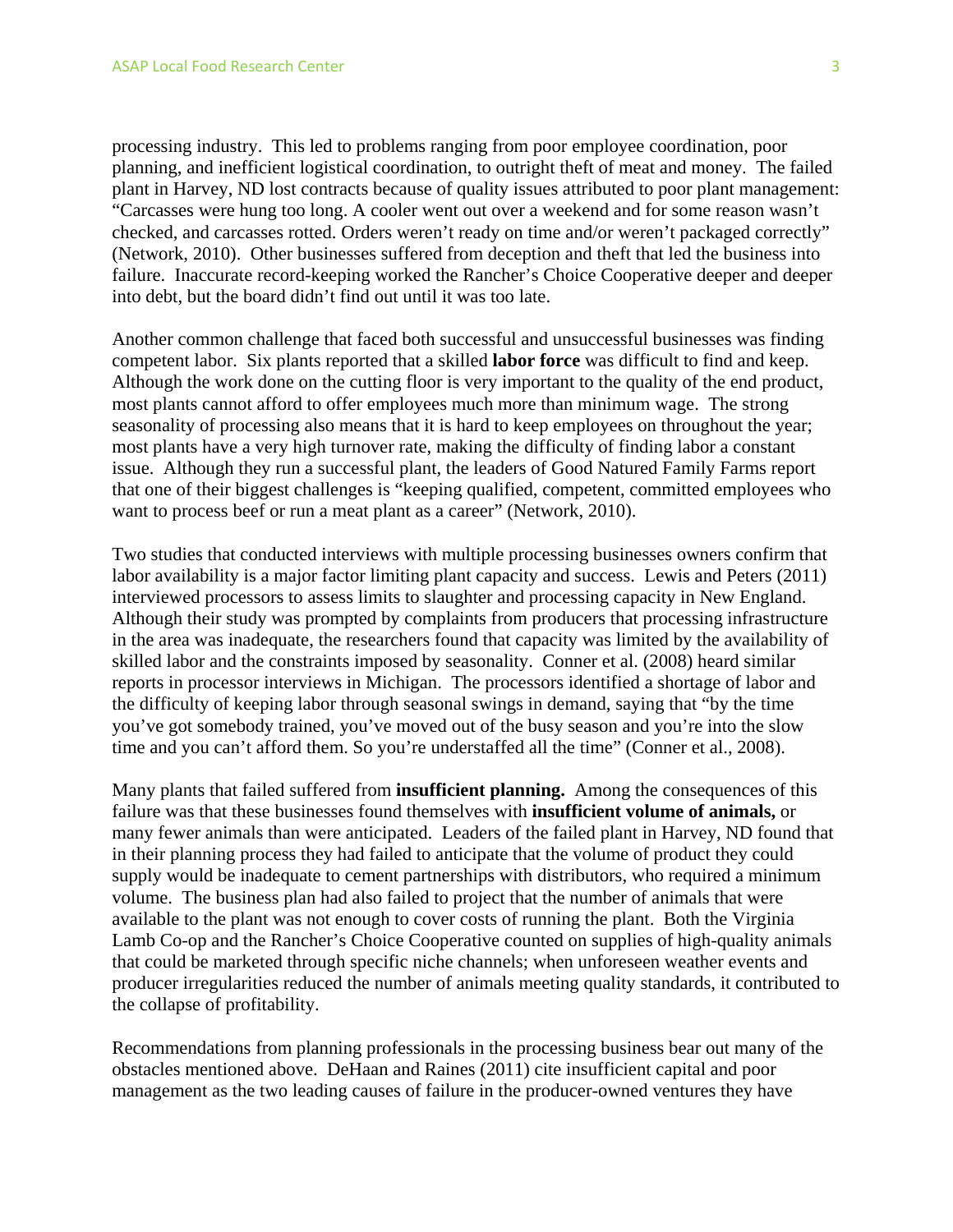knowledge of. The third important factor that they cite is marketing and sales weaknesses. Insufficient attention paid to **marketing and sales** was cited as a problem in hindsight by three failed businesses. DeHaan and Raines (2011) explain the lack of focus on marketing by many failed businesses: "Most of these [producer-owned processing] projects are supply driven. They need a market and thought the plant was the market." Successful processing businesses must excel in marketing their products.

## **Success factors: How do successful businesses compete and survive?**

Many of the obstacles listed in Table 1 are experienced by successful plants as well as those that fail. Successful business have managed to deal with these obstacles in creative ways, and thus the characteristics that lead to successful processing plants are directly associated with the obstacles that such businesses face. Table 2 summarizes those factors that were identified as contributing to the success of businesses in case studies.

|  |                              | Table 2. Business characteristics identified as success factors in case studies, and businesses that |  |  |
|--|------------------------------|------------------------------------------------------------------------------------------------------|--|--|
|  |                              | cited each factor. Footnotes identify the business. (All businesses were operating successfully at   |  |  |
|  | the time of the case study.) |                                                                                                      |  |  |

| <b>Success factor</b>                                       | <b>Businesses citing factor</b> |
|-------------------------------------------------------------|---------------------------------|
| Certification (organic, "all natural", animal welfare, etc) | 1, 2, 3, 4                      |
| On-site retail                                              | 5, 6, 7, 8                      |
| Creative ways to sell non-prime cuts                        | 1, 3, 8                         |
| Brand identity established before processing venture began  | 1, 3                            |
| Strong marketing focus                                      | 1, 3                            |
| Diversified customer outlets                                | 2, 4                            |
| Sophisticated cost monitoring                               | 4                               |

<sup>1</sup> Good Natured Family Farms (Network, 2010)

<sup>2</sup> Lorentz Meats (Shuman et al., 2009)

<sup>3</sup> Niman Ranch (Brown, 2000)

4 Sioux-Preme (Network, 2010)

 Acre Station Meat Farm (Network, 2010) The Egg and I Pork Farm (Buhr, 2004) Gordito's Meats (Buhr, 2004) Nahunta Pork Center (Buhr, 2004)

Many of these success factors relate to product marketing, which successful businesses excel in. Two businesses made very smooth transitions into processing because of their **established brand identity;** Good Natured Family Farms and Niman Ranch had already developed strong marketing and sales divisions before entering the processing business. Both of these successful businesses also place a great degree of emphasis on the marketing side of their processing business; a co-owner of the Niman Ranch brand came to the business from a position as marketing manager for a division of Nestle.

Some successful processors have found it advantageous to become **certified** in their practices, such as certified organic, all natural, or animal welfare. Other successful businesses, however, have not. All of the successful business have identified their market niche and tailor their products to fit that niche.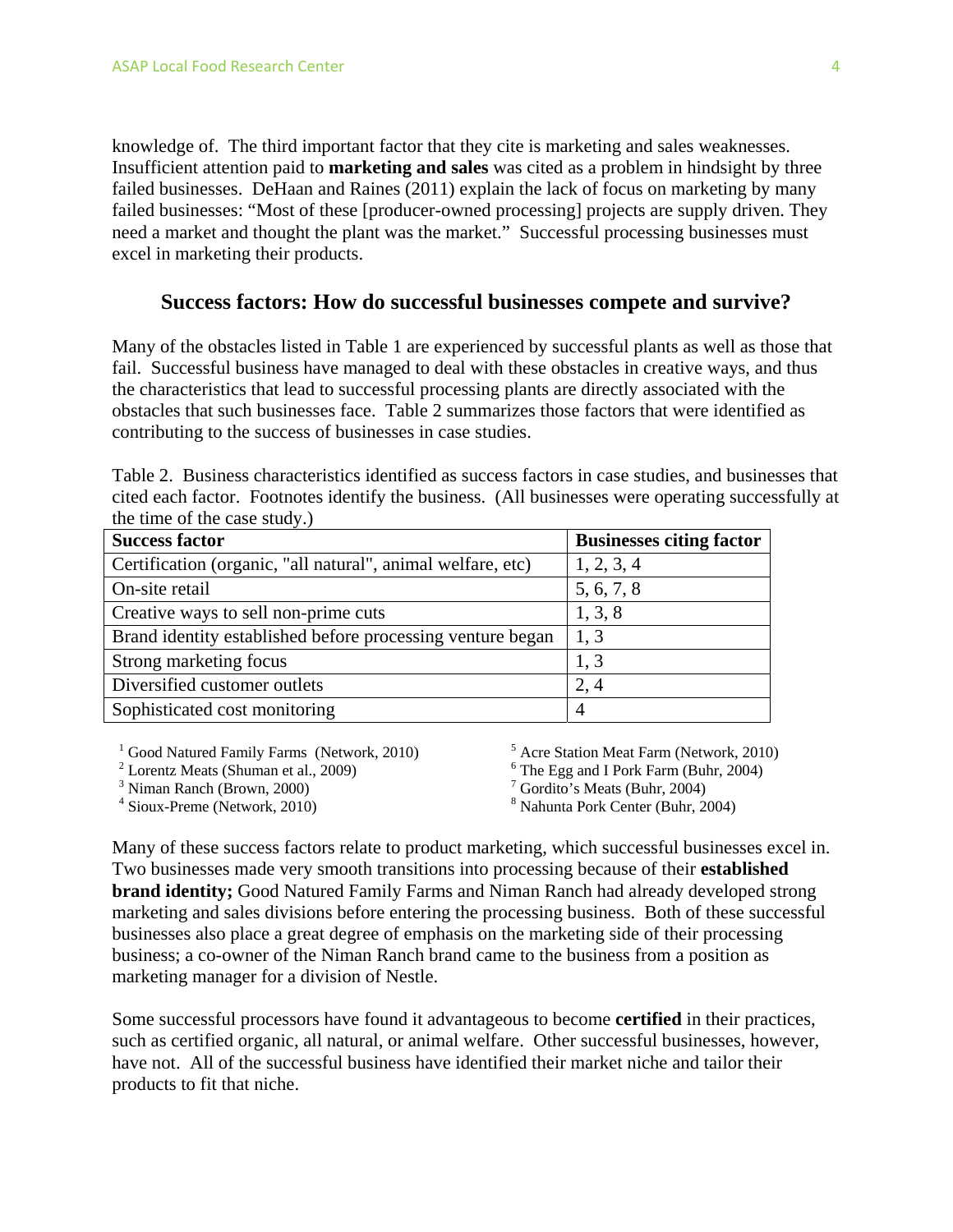Finding profitable markets for **non-prime cuts** can make the difference between overall businesses viability and failure. Different portions of the animal vary greatly in their marketability. Businesses that do not purposefully deal with less desirable cuts in a profitable way end up suffering losses: Virginia Lamb Co-op let the unsold, non-prime cuts pile up in freezer space until they ran out of room, counting the whole lot as a loss. Other businesses lose a great deal of money by failing to find markets for offal and hides. American Lamb Producers, the Harvey, ND Plant and the Rancher's Choice Cooperative were forced to pay for disposal of their offal, instead of finding markets for it to be sold.

Successful processors deal with non-prime cuts in creative ways. Mike McConnell, co-owner of Niman Ranch, has a policy where "new customers have to agree to take 50% percent of their order in non-loin cuts; if not, Niman Ranch will not contract with them" (Brown, 2002). Gordito's Meats manages to sell ribs in the winter months by cutting the loin into 6-inch roasts with the ribs attached; this way, the ribs are sold along with the loin. Good Natured Family Farms obtained a grant to partner with nearby grocery meat managers to develop processed products from the non-prime meats that would be attractive to consumers.

Four successful businesses cite **on-site retail** of their products as a contributor to their profitability. Three of these are pork processors that specialize in highly processed products that may be difficult to find elsewhere. Nahunta Pork Center, in eastern North Carolina, for example, makes and sells country pork products like country ham, chitterlings, souse, cracklings, and other prepared foods. Gordito's Meats serves the Hispanic community in Ogden, Utah by providing cuts that are used in traditional Mexican cooking. Acre Station Meat Farm, also in eastern North Carolina, produces and sells sausages, fatback, pig's feet, and other traditional country food.

A study of 65 small and mid-sized meat processors in Texas supports the idea that a retail component can be beneficial to a processing business. Siebert et al. (2000) examined the financial records of 65 processors and analyzed the correlations between various business practices and metrics of financial success (return on sales, ROS; and return on assets, ROA). They found that those firms that were more retail-oriented and that capitalized on processed products (i.e., going beyond fresh meat cuts) were more successful, and that a reliance on fresh or unprocessed meat was detrimental to profitability.

In summary, it takes very smart leadership to begin a meat processing business. In a very competitive industry where economies of scale make it even more difficult to compete with the dominant large processors, excellent marketing and management are necessary. This report has identified some factors that may be overlooked, but that can lead to success or failure for a processing business. Having a strategy for selling non-prime cuts and offal, and being able to find and keep quality employees are important. Businesses that start with a marketing focus and then move into the processing business are likely to face fewer roadblocks. Having the recommended level of capital is very important, especially in the start-up phase. Those businesses that can identify a marketing niche and tailor their offerings to that niche will be more likely to succeed; even then, other aspects of the business such as labor, management, and capital must be carefully planned and executed in order to be economically viable.